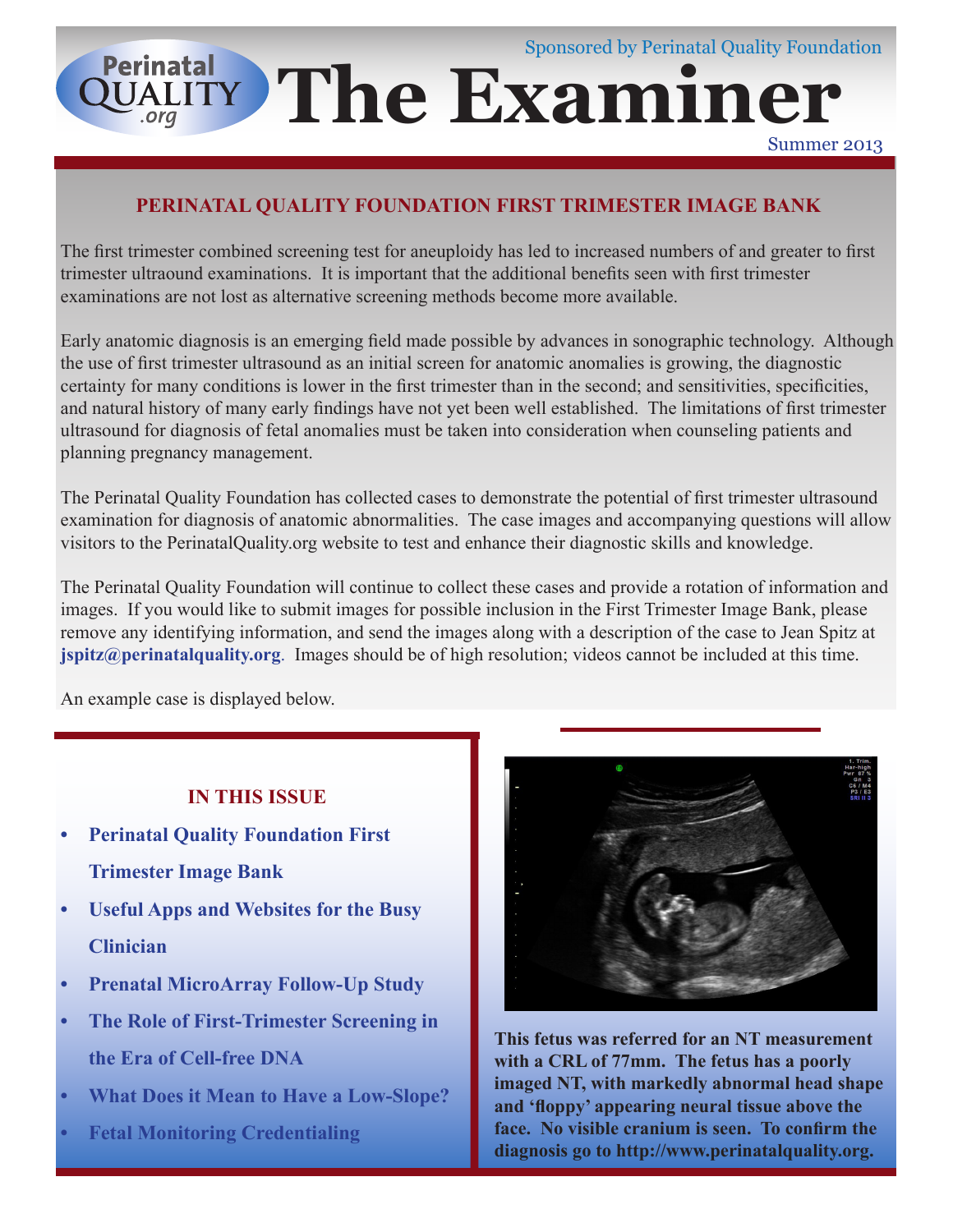#### **USEFUL APPS AND WEBSITES FOR THE BUSY CLINICIAN**

#### **by Loralei Thornburg, MD University of Rochester**

With the increasing emphasis on evidenced-based care and avoiding unnecessary testing, there are so many new guidelines and updated protocols to know, it can be hard to keep all the data straight. Although electronic records are being used more widely, few have incorporated practice guidelines to assist providers. Fortunately, there are a number of smartphone apps and websites that can make a busy clinician's life easier. Some of my favorites are listed below:

**For pelvic floor/pelvic anatomy understanding:** *POP-Q* is an app (also at pelvic-floor-institute.com) focused on prolapse and incontinence; interactive examples allow input of specific *Pop-Q* measurements and alteration of pelvic prolapse findings based on *POP-Q* score and therapeutic options. *drawMD* has a number of different apps, including one for female pelvic surgery and one for general ob/gyn (*drawMD female pelvic surgery, drawMD OBGYN*) which provide clear, simple drawings of common obstetrical and gynecologic conditions and allow freehand modification of drawing that can then be emailed or saved in the patient's record.

**For pap smear guidelines:** The website for the American Society for Colposcopy and Cervical Pathology (ASCCP), *asccp.org*, provides current screening and treatment protocols. *Pap Guide* is a free app which allows you to input the patient's age, relevant clinical history, and recent pap results and then generates the applicable 2012 consensus guideline...

**For infection treatment and prevention:** *STD2010* covers treatment for common sexually-transmitted diseases, and is especially helpful if a patient has multiple allergies, is pregnant, or cannot follow regular treatment protocols. *cdc.gov/vaccines/parents/pregnant.html* has current information related to pregnancy and vaccinations. *ACP immunization advisor* is another free app that outlines recommended vaccinations based on a patient's current age, risk factors, and other activities (i.e. international travel, adoption, or work settings). *GBS guide* distills the latest CDC recommendations including recommendations for patients with allergies.

**For pregnancy dating:** *Perfect wheel* and *Preg Wheel* are apps that allow gestational age to be calculated from a variety of reference dates (i.e. EDD, LMP, conception, ART). *eSnurra* is helpful for determining gestational age based on bedside biometry when an obstetrical package is not loaded on an ultrasound machine.

**For general OB:** *Bishop's Score Calc* is an app that includes not just a scoring tool but also gives a favorable/unfavorable rating and reports the expected C-section rate. *Perinatology.com* (*http://www.perinatology.com/calculators2.htm*) is an invaluable site that has numerous perinatology calculators as well as links to a VBAC successs calculator and the NICHD prematurity calculator.

**For fetal anomalies:** *OMIM* - Online Mendelian Inheritance in Man - is the place for clinicians to obtain information related to genetic disorders. For affected patients, *aheartbreakingchoice.com* and *nowIlaymedowntosleep.org* can be wonderful sources of support.

In the interest of full disclosure, I have NO personal financial stake in any of these apps. Enjoy!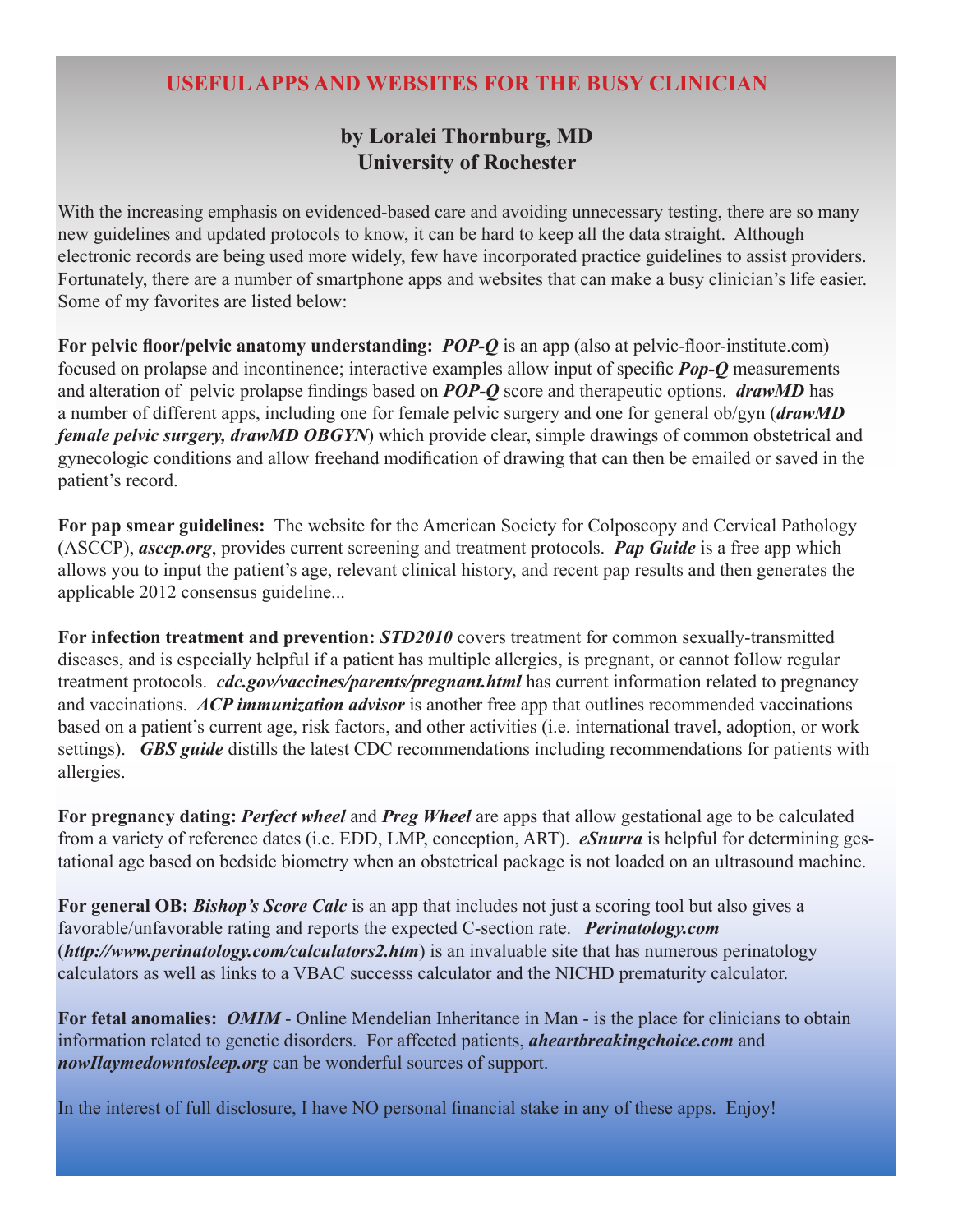## **PRENATAL MICROARRAY FOLLOW-UP STUDY**

#### **by Laird Jackson, MD Drexel University**

The Prenatal Chromosomal Diagnosis by Microarray study group would like to inform you of an ongoing project and ask for your assistance. The original chromosomal prenatal diagnosis microarray study was published in December 2012 (Wapner et al. N Engl J Med 2012;367:2175-84) and showed that microarray copy-number analysis was equivalent to conventional karyotype analysis for prenatal diagnosis of all common aneuploidies, large deletions/duplications, and unbalanced rearrangements. In addition, in samples with a normal karyotype, the microarray analysis found clinically significant copy-number changes in 6% of fetuses with a structural anomaly and in 1.7% of those whose indications were advanced maternal age or positive screening results. Many of these copy-number changes are firmly diagnostic, but the clinical phenotype associated with these changes can vary widely in both severity and breadth of findings. In addition, some copy-number changes are predictive of an increased risk of development of a clinical condition, but do not absolutely predict development of the condition (e.g. autism-spectrum-disorder or autism). After appropriate genetic counseling and discussion, many of these parents will elect to accept these variable risks and will continue their pregnancies.

The aim of our current project is to enroll women carrying a fetus with a prenatal diagnosis of a submicroscopic array abnormality and to follow these children from birth through 3 years of age. Our goal is to develop more accurate and comprehensive phenotypic "pictures" of these children, to develop understanding of the extent of variation of the phenotypes, and to gain insight into environmental-epigenetic influences on their development. In order to make this study possible, we are seeking your help in referring women who decide to continue a pregnancy after a microarray result of pathologic or uncertain significance has been reported in their fetus. Prenatal referral of these patients will allow us to enroll the mother before she gives birth, and the information gathered will be of enormous help in counseling parents who receive these prenatal diagnoses in the future.

We encourage you to join us in this important effort to better understand this emerging group of clinical conditions. If you have a patient with a prenatal diagnosis of a copy-number change, we ask that you inform them of our project and directing them to our website, *www.prenatalarray.org* and / or to our counselors/ advisors (1-855-77-ARRAY) for further information. Contact information for our study staff is listed below. We plan to develop a periodic web-based newsletter that will describe our ongoing findings and potentially helpful clinical correlates. We need your help!

| <b>Name</b>                                               | Role                                                                                                              | <b>Contact Information</b>                  |
|-----------------------------------------------------------|-------------------------------------------------------------------------------------------------------------------|---------------------------------------------|
| Amita B. Russell, MS<br><b>Study Follow-Up Specialist</b> | Responsible for patient referral / recruitment                                                                    | abr2143@columbia.edu<br>1-855-77-ARRAY      |
| Heather L. Shappell, MS<br><b>Project Manager</b>         | Responsible for all study logistics, support, and material<br>fulfillment                                         | hls2148@columbia.edu<br>570-573-2922        |
| Ronald Wapner, MD<br><b>Study Primary Investigator</b>    | Available for any concerns unable to be addressed by study team                                                   | rw2191@columbia.edu<br>212-305-1521         |
| Wendy Chung, MD<br>Co-Investigator                        | Available for contact regarding array results, potential genetic<br>implications, study findings in similar cases | wkc15@columbia.edu<br>212-851-5313          |
| Laird Jackson, MD<br>Co-Investigator                      |                                                                                                                   | Laird.Jackson@drexelmed.edu<br>267-432-2255 |
| Andy Faucett, MS<br>Co-Investigator                       | Available for problems / suggestions regarding the online<br>resource center (www.prenatalarray.org)              | wafaucett@geisinger.edu<br>570-214-4862     |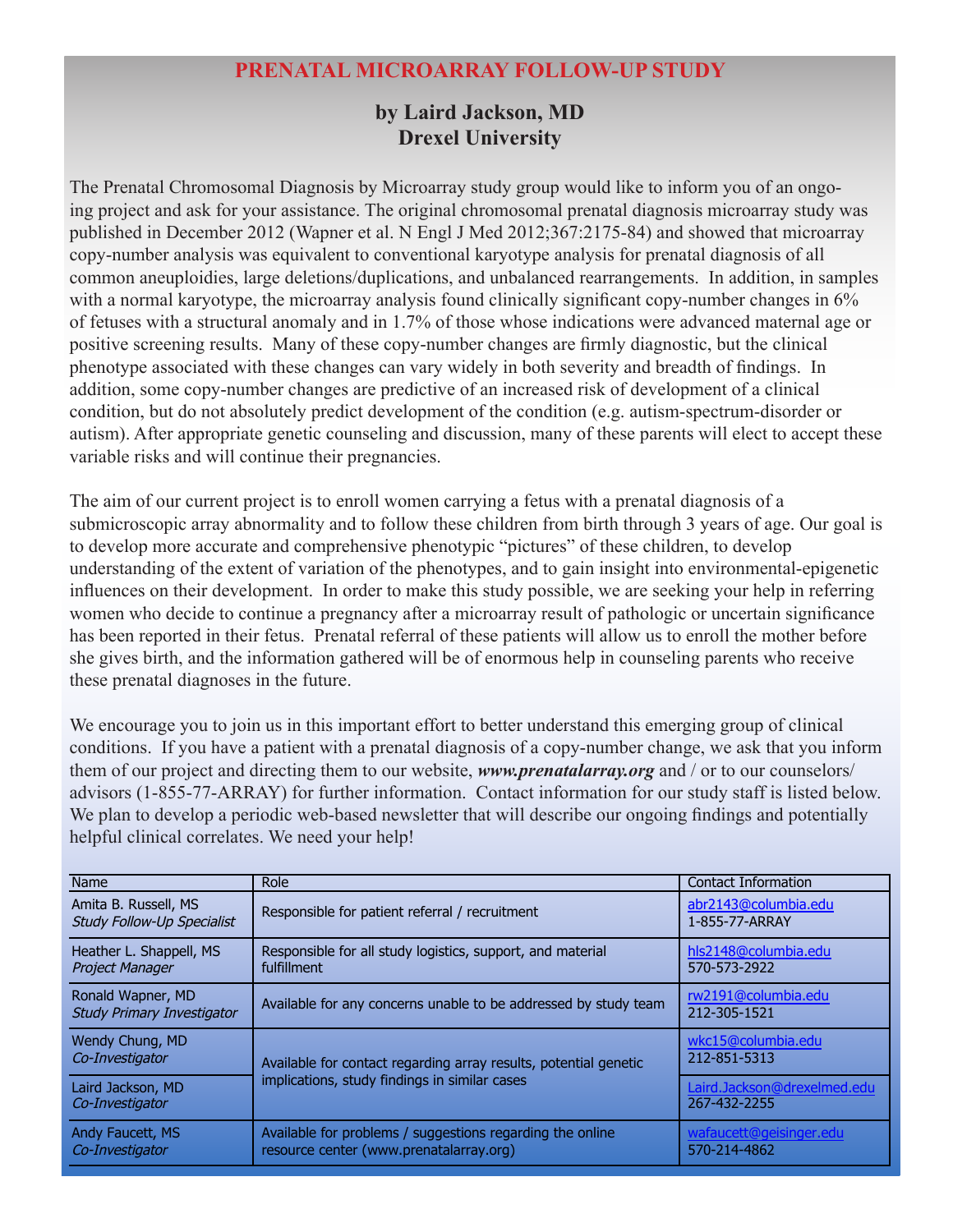#### **THE ROLE OF FIRST-TRIMESTER SCREENING IN THE ERA OF CELL-FREE DNA**

#### **by Lorraine Dugoff, MD**

Noninvasive prenatal testing using cell free DNA (cfDNA) isolated from maternal plasma has recently been introduced in obstetrical practice as an effective primary method for fetal aneuploidy screening in women at increased risk for aneuploidy (1,2) (7-8). The purpose of this article is to contrast the role of cfDNA testing as compared to the first trimester screen, and to discuss potential benefits of the individual components of the first trimester combined screen.

Although a number of studies have demonstrated that cfDNA is an effective primary screening test for women at increased risk for aneuploidy (3-6), cfDNA has not been adequately validated in low risk women or in multiple gestations and therefore is not currently recommended in these populations (1,2). The first trimester screen or a first and second trimester combined test, however, are recommended screening tests for low risk women (7,8). Although the detection rates are lower than in singletons, maternal serum multiple marker testing has been validated in twin gestations. Similarly, nuchal translucency assessment alone may be used to assess risk in higher order multiples.

Even among women at increased risk of fetal aneuploidy, there are a number of reasons that some may elect not to pursue cfDNA testing. Financial or insurance considerations as yet unclear may impact test selection. Patients may choose accepted first trimester screening techniques based on experience in a previous pregnancy (9). Women with increased body mass index (BMI) may choose first trimester combined screening because of the increased risk of failure to obtain an assay result with cfDNA testing due to lower fetal fractions. Timing of testing may also influence a patient's choice to pursue cfDNA or first trimester combined screening. Depending on which laboratory is used, it currently takes approximately 1 to 3 weeks to obtain a cfDNA test result and there is a 0.9% (3) to 4.6% (6) assay failure rate (failure to obtain a test result) associated with cfDNA testing. High risk women presenting at 12 to 13 weeks gestation may choose to have first trimester combined screening in order to obtain a risk result in time to have the option for CVS which is typically performed up to 14 weeks gestation.

A number of components of the first trimester screen may also offer relatively specific advantages over cfDNA testing. For example, first trimester nuchal translucency assessment may provide high risk women with immediate information that may help them to decide whether to proceed with CVS or cfDNA testing. If a NT is 3 mm or greater, there is a 1 in 6 incidence of fetal aneuploidy (10) and septated cystic hygromas are associated with a 51% incidence of fetal aneuploidy (11). Because addition of first trimester serum markers in cases with  $NT \ge 3$  mm reduces the final trisomy 21 risk to less than 1 in 200 in only 8% of cases (8), women with NT measurements  $\geq 3$  mm or cystic hygromas may opt for CVS or cfDNA rather than completion of the first trimester combined screen. It is well known that increased NT measurement is associated with an increased risk of fetal structural abnormalities in euploid fetuses (12-14), whereas cfDNA has no role in screening for fetal structural malformations. Similarly, low first trimester maternal serum PAPP-A levels have been associated with a number of adverse obstetric outcomes including preeclampsia, stillbirth and fetal growth restriction that would



**Now Open www.perinatalquality.org** 2.5 hours AMA category 1 CME or 3.0 hours SDMS CME for sonographers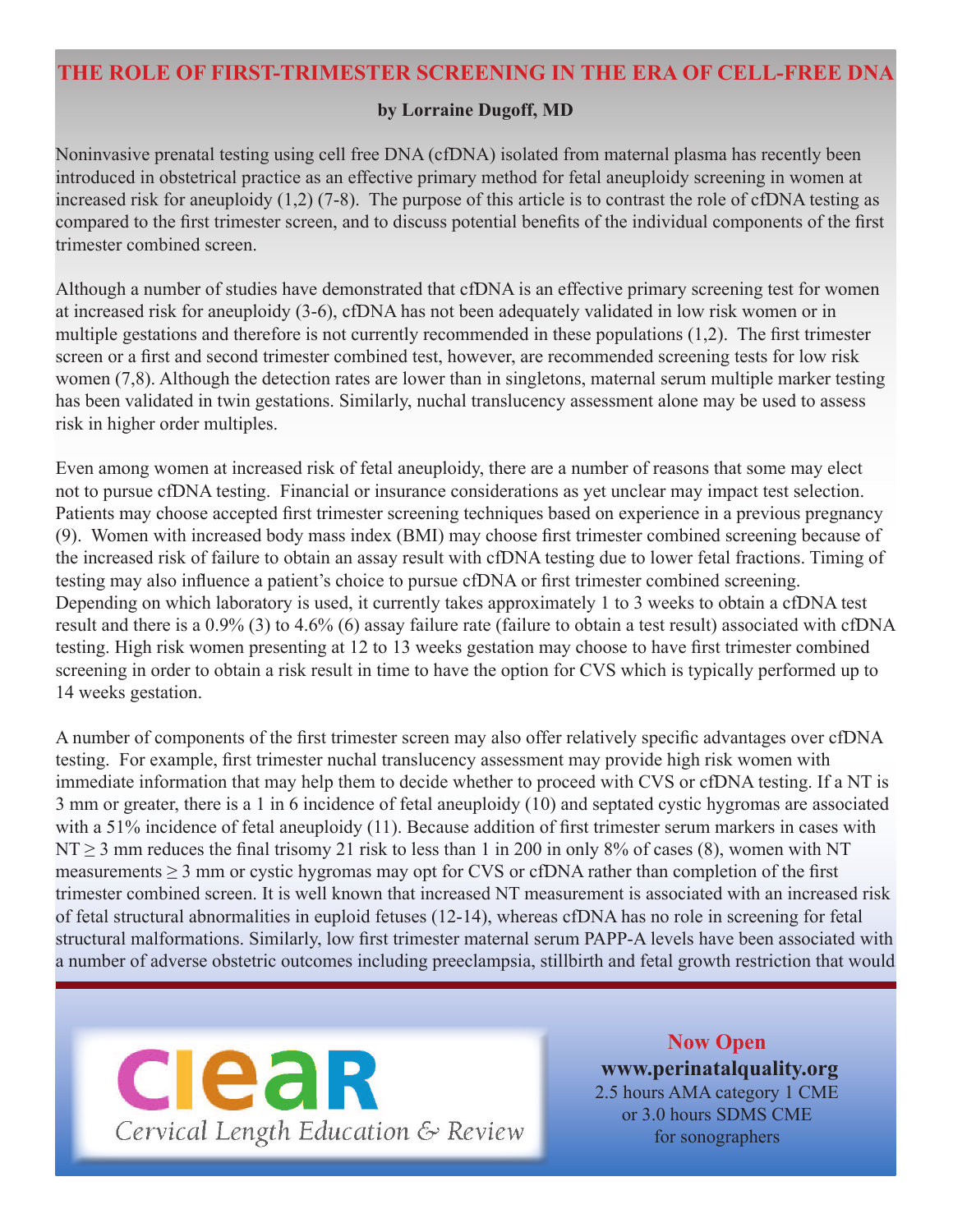

not be identified by cfDNA (15). Lastly, there are many potential benefits associated with first trimester ultrasound in addition to NT assessment including accurate assessment of gestational age, presence of multiple gestation and evaluation of chorionicity, and identification of some fetal anomalies.

In conclusion, there are currently multiple potential uses for the first trimester screen and its various components. The utility of first trimester screening may change as cfDNA testing is validated in low risk populations and multiple gestations and as the technology improves allowing for more rapid reporting of results and decreased assay failures.

#### References:

- 1. Noninvasive prenatal testing for fetal aneuploidy. Committee Opinion No. 545. American College of Obstetricians and Gynecologists. Obstet Gynecol 2012;120:1532–4.
- 2. Benn P, Borell A, Chiu R, Cuckle H, Dugoff L, Faas B, Gross S, Johnson J, Maymon R, Norton M, Odibo A, Schielen P, Spencer K, Huang T, Wright D, Yaron Y. Position Statement from the Aneuploidy Screening Committee on Behalf of the Board of the International Society for Prenatal Diagnosis. Prenat Diagn. 2013 Apr 24. doi: 10.1002/pd.4139.
- 3. Palomaki GE, Deciu C, Kloza EM, et al. DNA sequencing of maternal plasma reliably identifies trisomy 18 and trisomy 13 as well as Down syndrome: an international collaborative study. Genet Med 2012;14:296-305.
- 4. Ashoor G, Syngelaki A, Wagner M, Birdir C, Nicolaides KH. Chromosome-selective se- quencing of maternal plasma cellfree DNA for first-trimester detection of trisomy 21 and trisomy 18. Am J Obstet Gynecol 2012;206:322.e1-5. 8. Sparks AB, Struble CA, Wang ET, Song K, Oliphant A. Noninvasive prenatal detection and selective analysis of cell-free DNA obtained from maternal blood: evaluation for trisomy 21 and trisomy 18. Am J Obstet Gynecol 2012;206: 319.e1-9.
- 5. Bianchi DW, Platt LD, Goldberg JD, Abuhamad AZ, Sehnert AJ, Rava RP. Genome- wide fetal aneuploidy detection by maternal plasma DNA sequencing. Obstet Gynecol 2012;119:890-901.
- 6. Norton ME, Brar H, Weiss J, et al. Non- invasive chromosomal evaluation (NICE) study: results of a multicenter prospective cohort study for detection of fetal trisomy 21 and trisomy 18. Am J Obstet Gynecol 2012;207:137.e1-8.
- 7. Screening for fetal chromosomal abnormalities. ACOG Practice Bulletin No. 77. American College of Obstetricians and Gynecologists. Obstet Gynecol 2007;109:217–27.
- 8. Malone FD, Canick JA, Ball RH, Nyberg DA, Comstock CH, Bukowski R, Berkowitz RL, Gross SJ, Dugoff L, Craigo SD, Timor-Tritsch IE, Carr SR, Wolfe HM, Dukes K, Bianchi DW, Rudnicka AR, Hackshaw AK, Lambert-Messerlian G, Wald NJ, D'Alton ME. First-trimester or second-trimester screening, or both, for Down's syndrome. First- and Second-Trimester Evaluation of Risk (FASTER) Research Consortium. N Engl J Med 2005;353:2001–11.
- 9. Dugoff L, Bagby L, Everhart SL, Giardine R, Presser K, Truitt N, Mozersky J, Mennuti MT. Acceptability of cell free DNA screening in an advanced maternal age population. Am J Obstet Gynecol. 2013;208:S252.
- 10. Comstock CH, Malone FD, Ball RH, Nyberg DA, Saade GR, Berkowitz RL, Ferreira J, Dugoff L, Craigo SD, Timor-Tritsch IE, Carr SR, Wolfe HM, Bianchi DW, D'Alton ME. Is there a nuchal translucency millimeter measurement above which there is no added benefit from first trimester serum screening? Am J Obstet Gynecol. 2006;195(3):843-7.
- 11. Malone FD, Ball RH, Nyberg DA, Comstock CH, Saade GR, Berkowitz RL, Gross SJ, Dugoff L, Craigo SD, Timor-Tritsch IE, Carr SR, Wolfe HM, Dukes K, Canick JA, Bianchi DW, D'Alton ME; First-trimester septated cystic hygroma: prevalence, natural history, and pediatric outcome. Obstet Gynecol. 2005;106(2):288-94.
- 12. Souka AP, Von Kaisenberg CS, Hyett JA, Sonek JD, Nicolaides KH. Increased nuchal translucency with normal karyotype. Am J Obstet Gynecol. 2005;192:1005-21.
- 13. Simpson LL, Malone FD, Bianchi DW, Ball RH, Nyberg DA, Comstock CH, Saade G, Eddleman K, Gross SJ, Dugoff L, Craigo SD, Timor-Tritsch IE, Carr SR, Wolfe HM, Tripp T, D'Alton ME. Nuchal translucency and the risk of congenital heart disease. Obstet Gynecol. 2007;109:376-83.
- 14. Hyett J, Moscoso G, Papapanagiotou G, Perdu M, Nicolaides KH. Abnormalities of the heart and great arteries in chromosomally normal fetuses with increased nuchal translucency thickness at 11-13 weeks of gestation. Ultrasound Obstet Gynecol 1996;7:245-50.
- 15. Dugoff L. Hobbins JC, Malone FD, Porter TF, Luthy D, Comstock CH, Hankins G, Berkowitz RL, Merkatz I, Craigo SD, Timor-Tritsch IE, Carr SR, Wolfe HM, Vidaver J, D'Alton ME. First trimester maternal serum PAPP-A and free-beta subunit hCG concentrations and nuchal translucency are associated with obstetric complications: A population based screening study (The FASTER Trial). Am J Obstet Gynecol 191:1446-1451, 2004.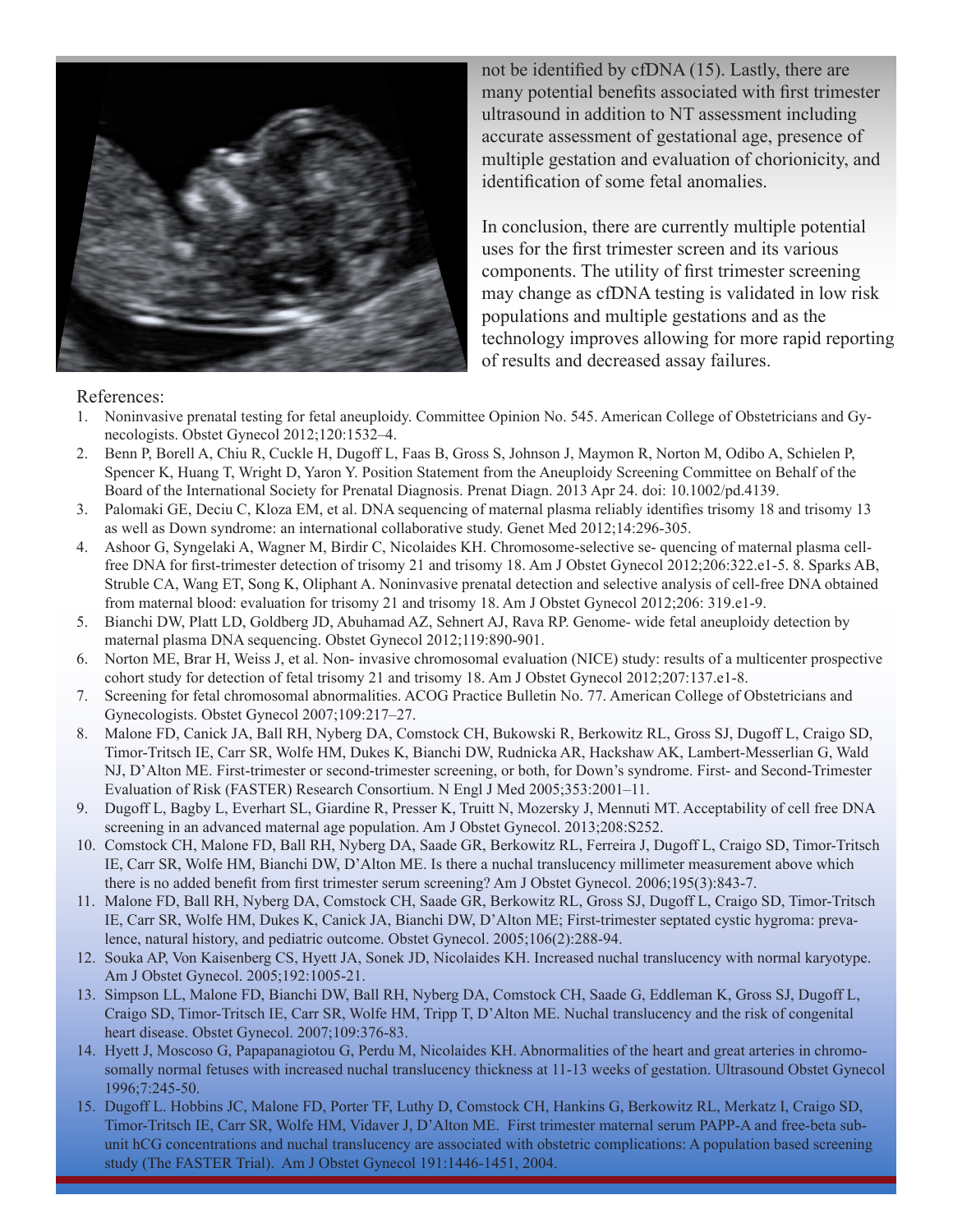## **NTQR PARTICIPANTS WHAT DOES IT MEAN TO HAVE A "LOW-SLOPE?"**

The NTQR promotes quality monitoring of NT measurements by providing epidemiologic analysis for each individual performing NT exams. Specifically NTQR compares the distribution of an individual's measurements to the distribution seen in a large referent population. The NTQR quarterly reports compare the individuals' NT median MOM and the standard deviation to the referent curve. These reports categorize participants' measurements as "in-range" or "out-of-range-low" or "out-of-range-high."

Recently the NTQR sent letters to participants who had a slope value less than 0.066 or less than the  $5<sup>th</sup>$ percentile. These letters were sent for informational purposes only. A graph demonstrating measurements with a low slope value is seen above. The NT values do not increase with CRL values as expected.

A low slope may be caused by sub-optimal NT measurements. At times a particular NT value may be favored when the NT space appears small and the standard deviation will be low (less than 0.7) and the slope will be low. This is an example of how sub-optimal NT measurements are detected by NT median MOM or by standard deviation analysis. If these analyses are within the expected range and slope remains low, the cause may relate to CRL measurements.

Though we do not credential or monitor CRL measurements, this value is very important in risk assessment. The letters regarding low slope were sent to participants to remind of the importance of the CRL measurement. An acceptable CRL measurement has the following characteristics:

- $\Box$  The fetus is seen in a mid-sagittal plane
- $\Box$  The fetal neck is in a neutral position, neither hyperextended or flexed with the chin on the chest.
- $\Box$  The image magnification is such that the fetus occupies more than 50% of the image.
- $\Box$  The measurement is made from the crow to the rump, not to the posterior thigh, distal spine, or other location.

The information that the NTQR provides about measurements is intended to help participants, and practices monitor their own performance. An explanation of all of the statistics used by NTQR is available at http://www.ntqr.org under "Understanding Your Epidemiologic Reports." Understanding the analysis provided and reviewing quarterly epidemiologic reports and additional correspondence is an important part of professional practice.